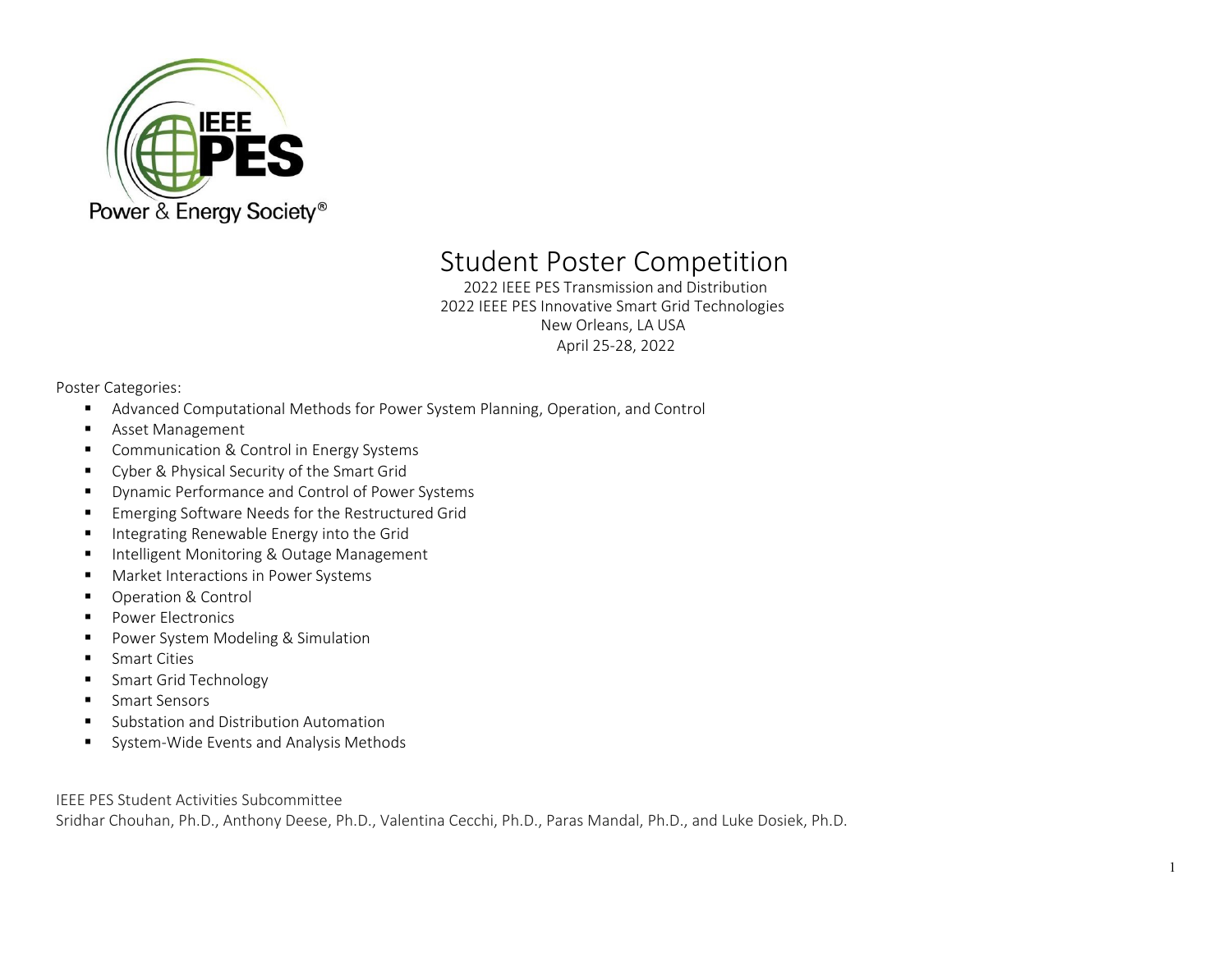| #                | <b>Last Name</b> | <b>First Name</b> | UG/Grad  | <b>Title</b>                                                                                                                     | <b>Research Area</b>                                               | Conference  |
|------------------|------------------|-------------------|----------|----------------------------------------------------------------------------------------------------------------------------------|--------------------------------------------------------------------|-------------|
| SC01             | Izadi            | Milad             | Graduate | Applications of Time Synchronized Waveform Measurements for<br><b>Advanced Situational Awareness</b>                             | System Wide Events & Analysis<br>Methods                           | T&D         |
| SC <sub>02</sub> | Khoshjahan       | Mohammad          | Graduate | Blockchain Implementation for DER Visibility and Transaction<br>Verification in Wholesale Market                                 | Market Interactions in Power<br>Systems                            | T&D         |
| SC <sub>03</sub> | Gautam           | Mukesh            | Graduate | A Spanning Tree-based Genetic Algorithm for Distribution<br>Network Reconfiguration                                              | <b>Operation &amp; Control</b>                                     | T&D         |
| SC <sub>04</sub> | Huang            | Jiangiao          | Graduate | A Scalable Method for Semidefinite Programming Based<br>Distribution System State Estimation                                     | <b>Advanced Computational Methods</b><br>for Power System Planning | T&D         |
| SC05             | Kork Schmitt     | Konrad Erich      | Graduate | Centralized Approach of Self-Healing for Distribution Systems<br>Restoration                                                     | <b>Smart Grid Technology</b>                                       | <b>ISGT</b> |
| SC <sub>06</sub> | Igbal            | Talha             | Graduate | Improving Security Constrained Unit Commitment Problem Using<br><b>Pattern Recognition</b>                                       | <b>Advanced Computational Methods</b><br>for Power System Planning | T&D         |
| SC <sub>07</sub> | Zanin Bertoletti | Augusto           | Graduate | Wildfire Smoke and Renewable Energy - Examining the Impacts of the<br>2020 Wildfire Season in the Pacific Northwest              | Integrating Renewable Energy into<br>the Grid                      | T&D         |
| SC <sub>08</sub> | Abbas            | Akintonde         | Graduate | Comparison Between Grid-Scale Batteries and Flexible Loads for<br><b>Combined Value-Added Services</b>                           | <b>Advanced Computational Methods</b><br>for Power System Planning | T&D         |
| SC <sub>09</sub> | Abbate           | Emily             | Graduate | Comparison Between Social Vulnerability and Power Outage<br><b>Duration During Extreme Storms</b>                                | System Wide Events & Analysis<br>Methods                           | T&D         |
| SC10             | Siddiquee        | S M Shahnewaz     | Graduate | Quantifying Demand Response Participation Benefit of<br><b>Industrial Consumers from Smart Meter Data</b>                        | <b>Smart Grid Technology</b>                                       | <b>ISGT</b> |
| SC11             | Hamilton         | Dakota            | Graduate | Feeder Restoration with Inverter-Interfaced Distributed Energy<br>Resources                                                      | <b>Operation &amp; Control</b>                                     | T&D         |
| SC12             | Bhatta           | Rab               | Graduate | Feasibility of a Real-world Test Microgrid Facility to Provide<br>Economic and Resiliency Benefits in Extreme Weather Conditions | Integrating Renewable Energy into<br>the Grid                      | <b>ISGT</b> |
| <b>SC13</b>      | Westman          | Jan               | Graduate | Testing and Analysis of Grid Forming Inverter Control for Achieving<br>Resilient and Economic Operation of an Islanded Microgrid | Integrating Renewable Energy into<br>the Grid                      | T&D         |
| <b>SC14</b>      | Alden            | Rosemary          | Graduate | Simulation of Smart Home Loads for Large Scale DR and VPP Studies<br>using Synthetic Data from Hybrid ML Black Box Models        | N/A                                                                | T&D         |
| SC15             | Zhao             | Cunzhi            | Graduate | Quantitative Analysis of Demand Response Using Thermostatically<br><b>Controlled Loads</b>                                       | Power System Modeling &<br>Simulation                              | <b>ISGT</b> |
| SC16             | Farokhi Soofi    | arash             | Graduate | Investigating the Impact of Electric Vehicles on the Voltage<br><b>Profile of Distribution Networks</b>                          | Integrating Renewable Energy into<br>the Grid                      | ISGT        |
| <b>SC17</b>      | Barry            | Nicholas          | Graduate | A Resilience Evaluation Concept for Permanently Islanded<br><b>Military Nanogrids</b>                                            | <b>Operation &amp; Control</b>                                     | <b>ISGT</b> |